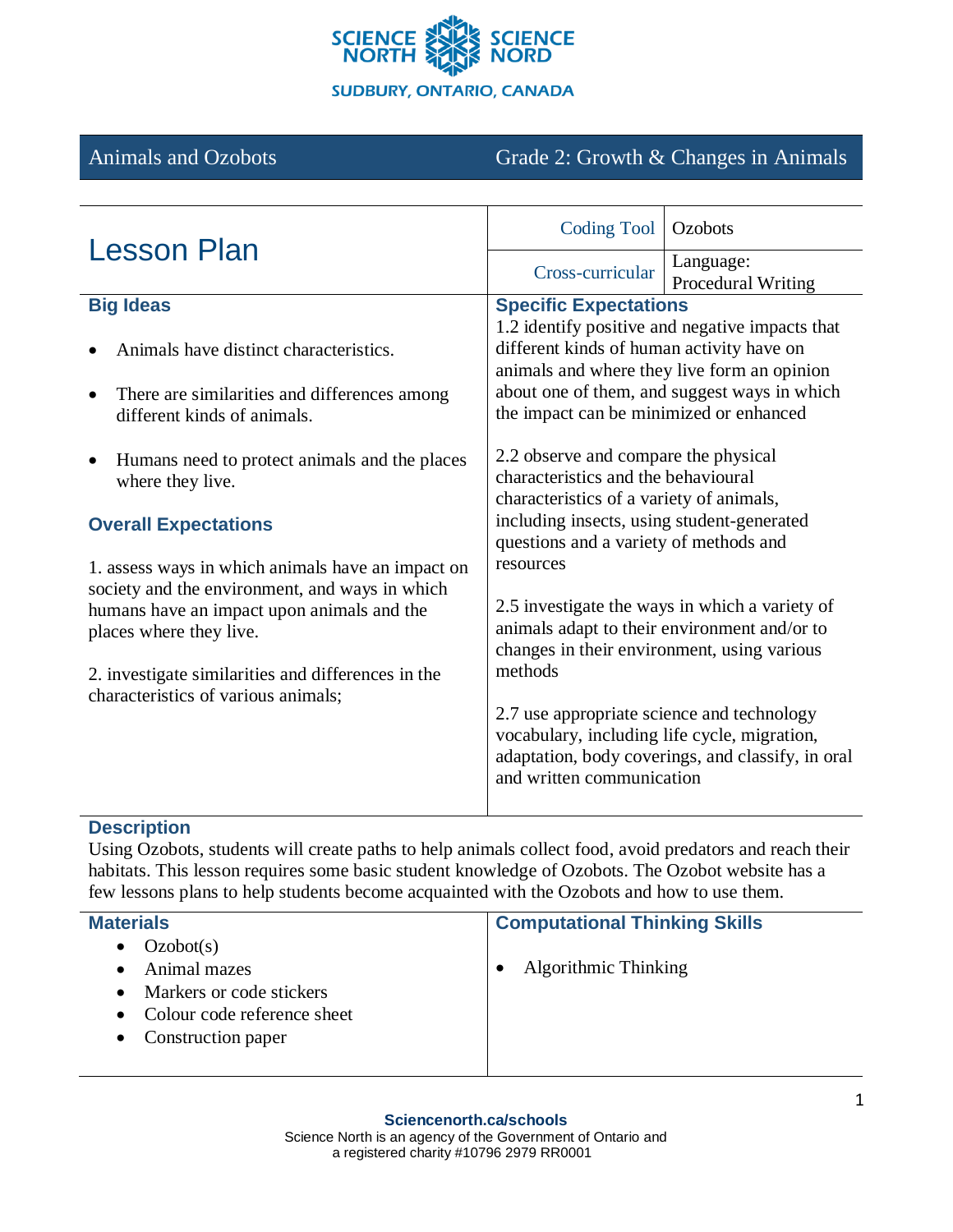

# **Introduction**

**Review:** Discuss what you already know about Ozobots, the paths they follow and the codes that direct them. If you have not completed any Ozobot lesson, take time to play and explore with the Ozobots and their colour codes.

Task: Take your students on a walk through the hallways of the school. Students will act as Ozobots and follow the path outlined by the construction paper codes. Plan the route before the class begins and using the colour code reference sheet and construction paper, place codes down to direct your path. Plan the route however long or short as you would like and try to pass by some important landmarks in the school. End the path back at the classroom which can take on the role as the student's habitat.

**Extension:** Have students take on the role of an animal and move through the halls like that animal. Be mindful of the noise volume as you move through the halls and near other classes.

#### **Action**

**Task:** Using directional colour codes (go left, go right, go straight), students will complete a path to help the animals reach their habitats. The paths can also include the appropriate food for the animal, as well as avoid predators, negative human impacts or food the animal does not eat. These animals, habitats, food, impacts and predators will be represented by either pictures or words.

Use the provided mazes or use the blank sheet to create one specifically for a certain animal that your students are familiar with. Focus on vocabulary, characteristics or human impacts that students are familiar with to help ensure success. Ask students to determine the path first, before they starting colour coding. This will help to avoid mistakes. The use of white stickers can help to erase codes that do not work. Cover up the code with the white sticker and write the colour code on top.

When they think their path is complete, they can use the Ozobot to check their work.

After students have completed the colour coding on their maze, they can create a maze for someone else. Using pictures they draw or by writing words on the blank grid sheet, have them make their own maze. They can swap mazes with another student when they have finished. This will allow them to continue to demonstrate their understanding of coding and of animal characteristics.